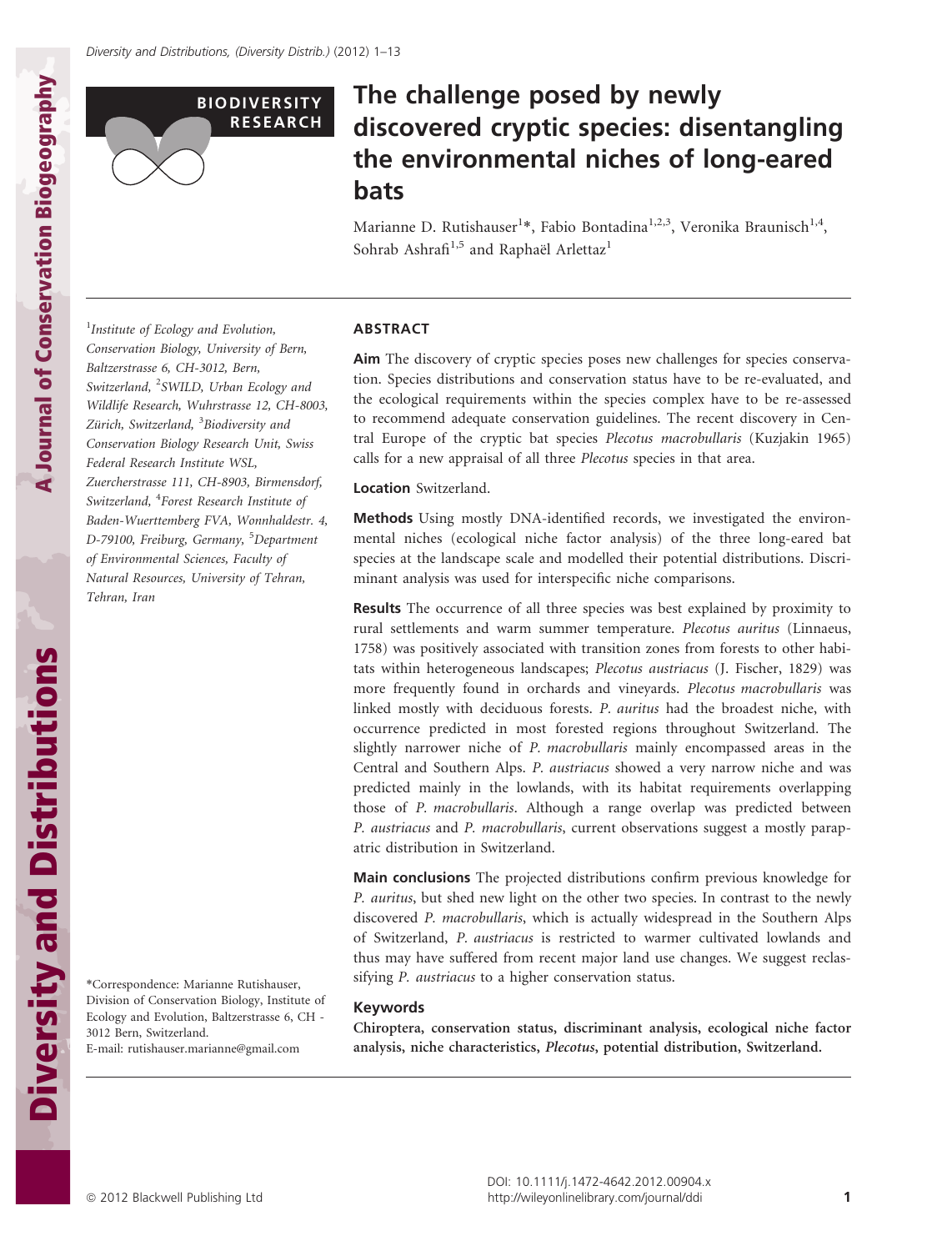# INTRODUCTION

The use of molecular techniques in the study of the genetic variation within taxonomic groups has resulted in the recognition of many cryptic species – that is, species that were originally not distinguished from others owing to high morphological similarity (Bickford et al., 2007), contributing to a better appraisal of biodiversity on planet. In mammals, for instance, the world-wide number of known species increased by 10% within the last 15 years, with 60% of the new findings being cryptic species (Ceballos & Ehrlich, 2009). For both ecologists and conservation biologists, cryptic species represent a challenge, as their discovery often questions the apparent commonness of previously known species that in fact can be rarer than was realized. Consequently, the distribution and conservation status of all species within the cryptic complex must be re-assessed and niche partitioning must be re-evaluated in order to guide conservation action.

Bat species represent 21% of the 5487 so far recognized mammalian species (Schipper et al., 2008). Since 1993, at least 98 new bat species have been described world-wide (Ceballos & Ehrlich, 2009), and even in a well-studied area such as Europe, many new species have been identified or upgraded from the subspecies level since the introduction of protein and DNA screening (e.g. Arlettaz et al., 1997a; Mayer et al., 2007). In 2001, a new cryptic species of long-eared bat, Plecotus macrobullaris, was discovered (Kiefer & Veith, 2001; Spitzenberger et al., 2002, 2003). This species bears a striking resemblance to two of its sibling species, Plecotus auritus and Plecotus austriacus (Kiefer & Veith, 2001; Pavlinić & Tvrtković, 2004; Ashrafi, 2010; Ashrafi et al., 2010), which both occur across Central Europe. The new species was verified in the mountainous regions from the Pyrenees over the Alps to the Alborz Mountains in Iran (Garin et al., 2003; Juste et al., 2004; Tvrtković et al., 2005). In Switzerland, P. auritus was known to occur in woodland up to the timberline (Beck et al., 1995), whereas P. austriacus was mainly restricted to the lowlands (Beck, 1995). The discovery of P. macrobullaris brought into question our understanding of long-eared bats in the region and called for a re-assessment of the geographical distribution, conservation status and ecological niche requirements of all three Plecotus species, especially in the Alps.

This study explores the environmental niches (hereafter referred to as 'niche' for simplicity) and predicts the potential distributions of all three sibling species of Plecotus in Switzerland, with the objective to re-assess both conservation status and management prescriptions. We applied a presence-only species distribution model using mostly genetically identified specimens, supplemented, in the case of the rarer P. austriacus, by a few properly re-identified museum specimens (skull and body morphometrics). We further interpreted the distribution patterns of the three species and identified differences in their realized niches by determining the most important eco-geographical predictors for occurrence at the landscape scale. Niche breadth and niche overlap were also quantified, while areas of potential occurrence in

Switzerland were determined in order to prioritize areas for future research and conservation action.

#### MATERIAL AND METHODS

#### Study site

The study was carried out in Switzerland, Central Europe. The country covers a total area of  $41,293$  km<sup>2</sup> subdivided into six biogeographical regions (Fig. 1, Gonseth et al., 2001, Fig. S1) Four regions encompass parts of the Alps, the largest mountain range in Europe, where the low valley floors are cultivated and rather densely populated. With increasing elevation, the valley floors are managed more extensively as meadowland or pastureland. At higher elevations, the slopes are covered with predominantly coniferous forests up to 2300 m a.s.l., although grassland, crops and vineyards occur on some foothills and at middle elevation. The southern part of the Alps, Valais (Western Central Alps) and Ticino (Southern Alps) are characterized by a mild climate with deciduous forests prevailing in the Ticino valleys. The Jura, a range of calcareous hills in the north-west, consists of predominantly large coniferous woodlands and pastures. Between these two mountain ranges lies the lower Swiss Plateau, which is densely populated, intensively cultivated and characterized by small and fragmented forests.

# Species data

Because knowledge of current distribution patterns is of major interest for conservation, we focused on verified specimens sampled within the last 25 years (since 1984; Fig. 1, Fig. S1). Changes in land use during the last decades preclude the use of old records because the conditions found at that time may be different from the present ones.

As a visual separation of the three species has been shown to be unreliable (Ashrafi et al., 2010), we used ascertained species records, verified through DNA analyses of either individually collected faeces or tissues (Kiefer et al., 2002; Ashrafi et al., 2010) or assessed by applying the sophisticated morphometric identification key developed by Ashrafi et al. (2010) which results from a linear combination of eight external measurements. To obtain a sufficiently large dataset for the rare P. austriacus, we additionally included nine skulls (M. Ruedi, Museum of Natural History of Geneva, unpublished data), which were measured for 15 external characters according to a recently developed method (I. Pavlinić, unpublished data). For this species, we also had to cut back our defined time frame by including seven records from before 1984 (Supplementary material, Table S1). The oldest record from 1948 stemmed from a locality where the species is still present today (confirmed presence within the  $5 \times 5$  km monitoring square, CSCF, 2011), and the other six records could be included because the environmental conditions in the surrounding area have not fundamentally changed. Consequently, our dataset encompasses all currently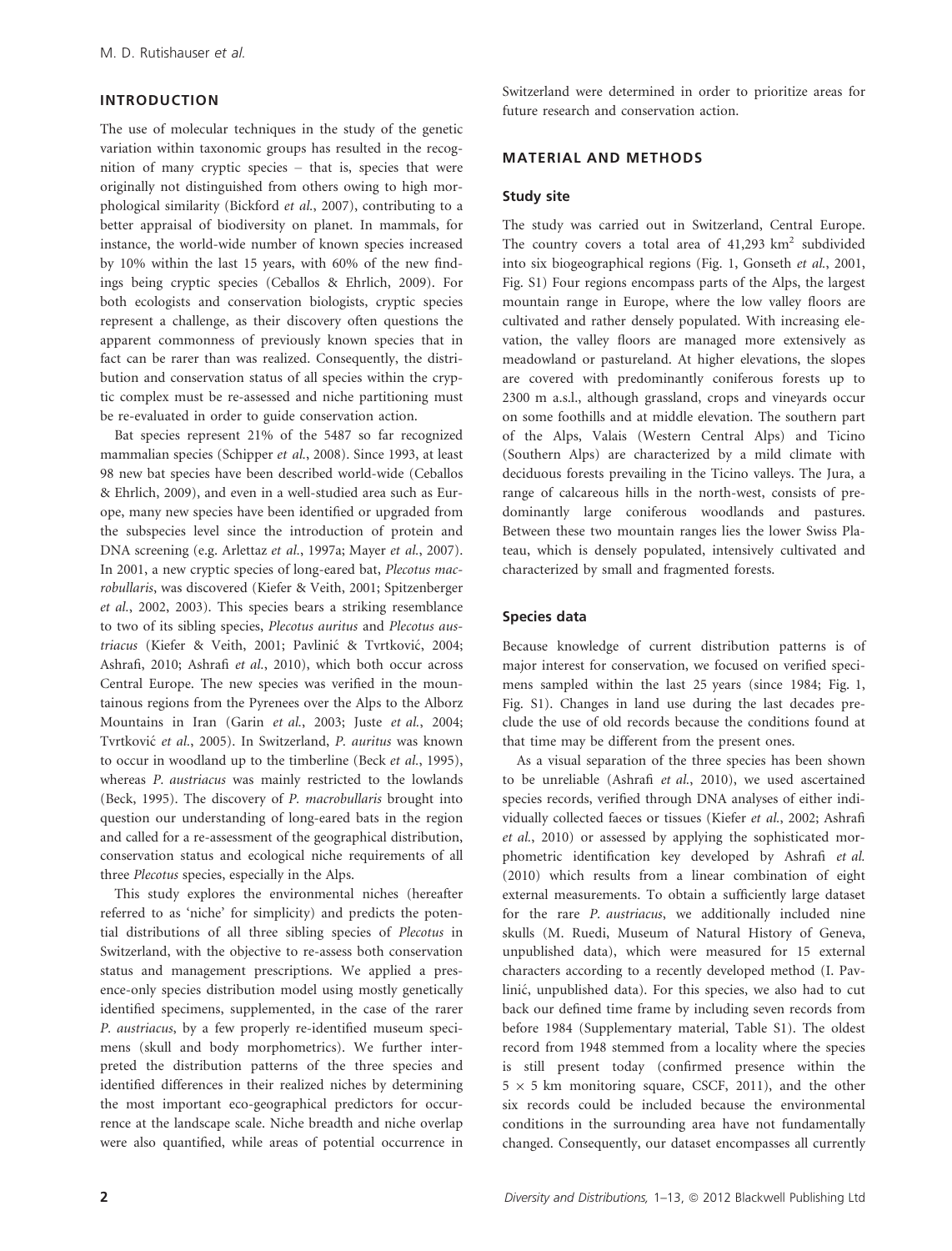

Figure 1 (a) Potential distribution of Plecotus auritus in Switzerland, modelled on the basis of 45 genetically ascertained locations. (b) Potential distribution of P. austriacus in Switzerland, modelled on the basis of 21 either genetically or morphometrically (skull) ascertained locations. (c) Potential distribution of P. macrobullaris in Switzerland modelled on the basis of 49 genetically ascertained locations.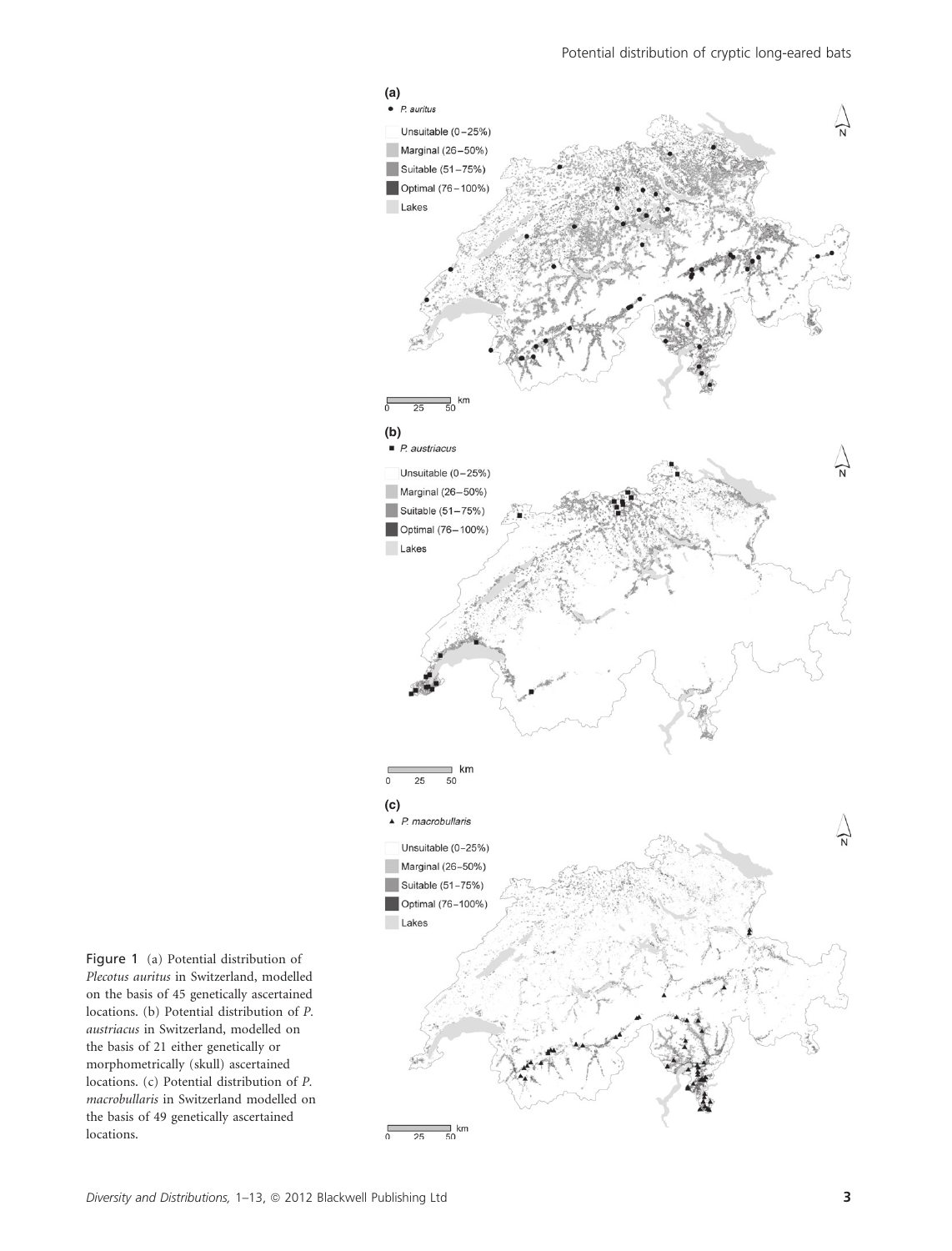accessible and verified records from museum collections and regional bat workers in Switzerland (Juste et al., 2004; Ashrafi et al., 2010; Mattei-Roesli, 2010, A. Kiefer, unpublished data) supplemented by data specifically collected in the framework of this study.

The large majority of data stem from summer roosts or their vicinity. To obtain independence between samples, we considered only one record per colony site and applied a minimum distance of 1300 m between sample sites, which roughly corresponds to the average foraging distance from the roost observed in Switzerland (Ashrafi, 2010).

# Eco-geographical Variables

The variables tested in the model were selected based on multiple literature reviews on ecological requirements of Plecotus (e.g. Entwistle et al., 1996; Flückiger & Beck, 1995; Fuhrmann & Seitz, 1992; Kiefer & Veith, 1998; Swift & Racey, 1983) and on information obtained from a radiotracking study of the three Plecotus species (Ashrafi, 2010), choosing variables that were expected to be relevant to at least one of the three species (Table 1). In brief, P. auritus has been reported all over Europe, foraging within and along forested areas and orchards (Swift & Racey, 1983; Fuhrmann & Seitz, 1992; Entwistle et al., 1996; Juste et al., 2004; Ashrafi, 2010); Plecotus austriacus has a southerly distribution (Juste et al., 2004) and forages in orchards, gardens, meadows and at forest edges (Flückiger & Beck, 1995; Kiefer & Veith, 1998; Ashrafi, 2010); P. macrobullaris occurs in the mountain ranges from Iran over the Alps to the Pyrenees (Kiefer et al., 2002; Garin et al., 2003; Juste et al., 2004), with Ashrafi (2010) reporting foraging habitats in heterogeneous deciduous forests as well as over meadows.

All eco-geographical variables were prepared as raster maps with a  $100 \times 100$  m resolution. Continuous variables were calculated from binary land cover data by calculating the minimum distance to the particular feature type or by calculating feature frequency within a radius of 1300 m (modules 'DistAn' and 'CircAn' in BIOMAPPER 4.0, Hirzel et al., 2007), again reflecting the average foraging range of a colony (Ashrafi, 2010). In FRAGSTATS (McGarigal et al., 2002), we computed two landscape diversity metrics based on four landscape types (settlement, forest, shrubbery and meadows). Patch richness measures the number of different landscape types present within a predefined radius around each grid cell. Patch diversity (Simpson's diversity index) additionally provides information about the proportional distribution of area among landscape types. These indices were calculated and averaged within a circular moving window  $(r = 1300 \text{ m})$ . Before applying an ecological niche factor analysis (Hirzel et al., 2002), all eco-geographical variables were normalized by Box–Cox transformation (Sokal & Rohlf, 1981).

#### Data analysis

## Modelling approach

As absence data were not available and the generation of pseudo-absences can be problematic when dealing with cryptic species, we performed an ecological niche factor analysis (ENFA) to investigate the environmental niches and to predict potentially suitable areas for the three species in Switzerland. ENFA is a presence-only distribution model, an advantage when species absence is difficult to assess as in the case of elusive bat species or when absences are considered unreliable as in cryptic species complexes (Hirzel et al.,

Table 1 The 15 eco-geographical variables (EGVs) used for the analysis and their characteristics. For Boolean variables, the frequency within a radius of 1300 m (fq) or the distance (dist) to the respective feature was used. Variables were discarded from the final models for the following reasons:  $1 =$  contribution to marginality and specialization < 0.1 for all three species,  $2 =$  correlation with a retained EGV > 0.75. Sources of information: Geostat (Geodata of the Swiss federal statistics office), Swisstopo (Federal office of topography), WSL (Swiss federal institute of forest, snow & landscape research). The original variable resolution was  $100 \times 100$  m

| Variable category      | EGVs                                  | Description                                    | Data source | Survey period |
|------------------------|---------------------------------------|------------------------------------------------|-------------|---------------|
| Forest                 | Coniferous forest ( $> 90\%$ ) (fq)   | $90-100\%$ conifers                            | Geostat     | 1990/92       |
|                        | Mixed forest (fq)                     | $> 10\%$ and $< 90\%$ conifers                 | Geostat     | 1990/92       |
|                        | Deciduous forest ( $\geq 90\%$ ) (fq) | 90-100% deciduous trees                        | Geostat     | 1990/92       |
| Semi-open habitats     | Forest border length (mean)           |                                                | Swisstopo   | 2004          |
|                        | Forest edges (fq)                     |                                                | Swisstopo   | 2004          |
|                        | Open forest (fq)                      |                                                | Swisstopo   | 2004          |
|                        | Shrubbery (fq)                        | Hedges and single trees                        | Swisstopo   | 2004          |
|                        | Orchards and vineyards (fq)           |                                                | Swisstopo   | 2004          |
| Open habitat           | Meadows (fq)                          |                                                | Swisstopo   | 2004          |
| Settlements            | Towns (dist)                          |                                                | Swisstopo   | 2004          |
|                        | Rural settlements (dist)              | Villages & single buildings                    | Swisstopo   | 2004          |
| Geology                | Limestone $(fq)$                      | Limy bedrock                                   | Swisstopo   | 1964          |
| Climate                | Summer temperature (mean)             |                                                | WSL         | 1961-1990     |
| Landscape and habitats | Patch richness (fq)                   | Computed (according to McGarigal et al., 2002) | Swisstopo   | 2004          |
|                        | Patch diversity (fq)                  | on forest, shrubbery, meadows and settlements  | Swisstopo   | 2004          |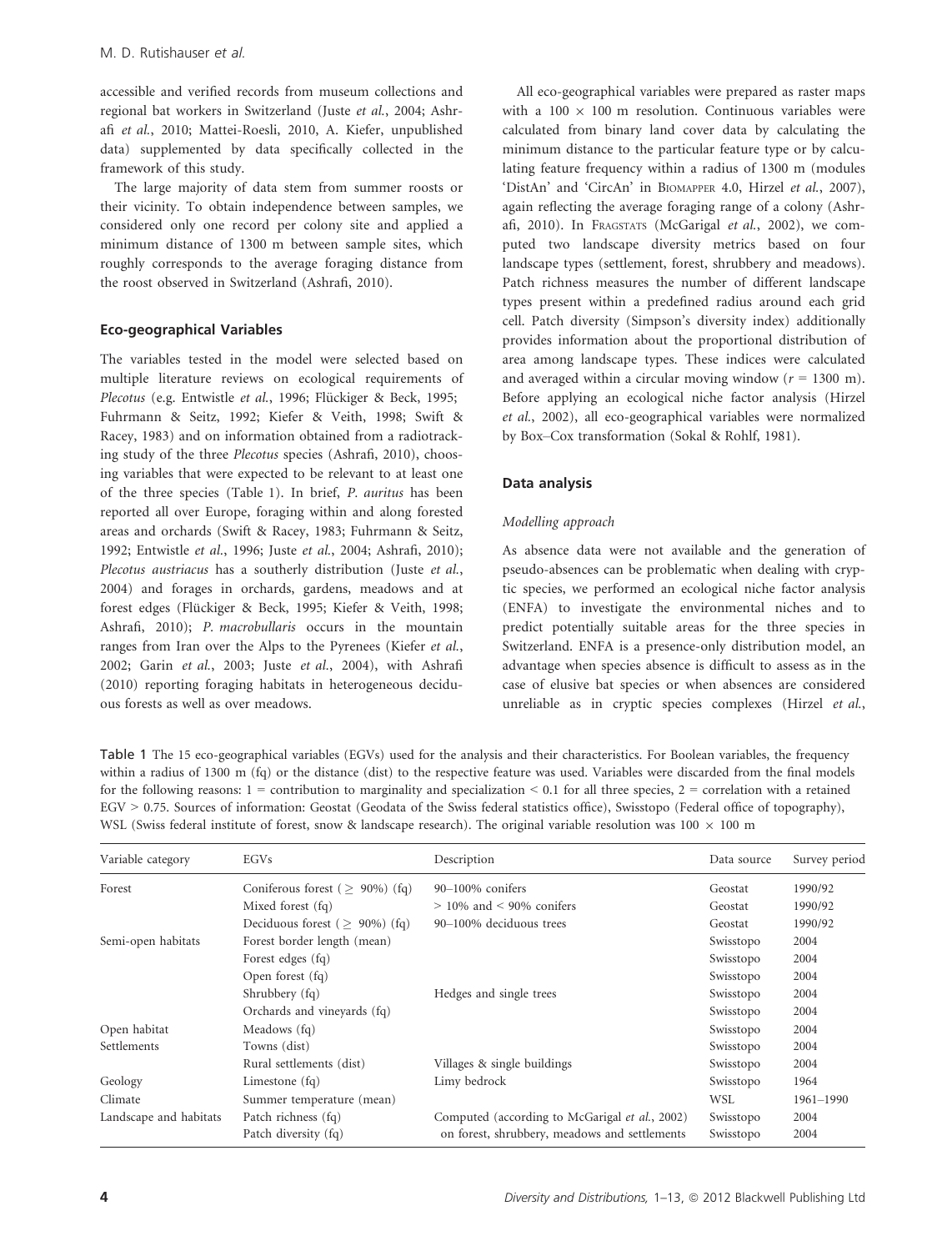2001). Moreover, its methodological approach is directly based on Hutchinson's (1957) concept of the ecological niche, delineating the multidimensional space of environmental conditions in which the species is able to persist by comparing the environmental conditions at locations with occurrence of the species with the conditions prevailing in the whole study area. It thus requires two types of input data: presence data of the three species and a set of eco-geographical variables covering the whole study area (Hirzel et al., 2002). ENFA converts these partly intercorrelated variables into the same number of uncorrelated factors, which summarize the niche information into two main components, marginality and specialization (Hirzel et al., 2002). Marginality, as maximized by the first factor, describes the deviation of the mean environmental conditions at the locations of the species (species distribution) from those in the study area (global distribution), thus indicating the niche position. Specialization, as maximized by the second and all subsequent factors, describes the ratio of species variance to global variance and indicates the niche breadth (Hirzel et al., 2002). Overall marginality and specialization summarize the information over all eco-geographical variables (for details, see Hirzel et al., 2002), with low marginality values (close to zero) characterizing species that live in 'average conditions' and high values  $(> 1)$  indicating a tendency to live in extreme habitats. Similarly, overall specialization indicates the niche breadth of a species. As the specialization values range from 1 to infinity, the inverse  $(1/S = \text{tolerance})$  is used, ranging from zero to 1, with low tolerance values indicating a specialist, and high values a generalist species. It should be noted that both indices highly depend on the available conditions, so they only can be used to compare species within the same study area and in relation to the same set of variables.

For each species, we first ran an analysis including all ecogeographical variables. In order to simplify the models, we subsequently discarded the less important variables from pairs of highly intercorrelated variables (Pearson's  $r > 0.75$ ) as well as all irrelevant variables (contribution to marginality and specialization  $\leq$  [0.1] for all three species).

## Potential distribution

Based on the resulting predictor set, maps of potential distributions were calculated to identify potentially suitable and non-suitable areas for the three species. Using MacArthur's broken stick heuristics (MacArthur, 1960; Hirzel et al., 2002), the numbers of those factors were determined (Table S1), which contained a significant amount of information to compute habitat suitability (HS) maps. The median algorithm (Hirzel et al., 2002) was employed which assumes the median of the species' frequency distribution along each factor to be the optimal approximation of the species' environmental optimum. Based on this assumption, a partial HS value is assigned to each cell in the study area, which is proportional to the distance of the cell to this optimum in the

environmental factor space. HS maps are then produced from a weighted combination of the partial HS values obtained from the selected factors, with weights corresponding to the factors' contribution to explained information (for details, see Hirzel et al., 2002).

#### Model validation

Models were evaluated by means of a fivefold cross-validation (integrated in BIOMAPPER 4.0, Hirzel et al., 2007), splitting the dataset into five partitions, using each partition in turn to evaluate a model calibrated based on the four remaining partitions. For model evaluation, we used the continuous Boyce index (Hirzel, et al. 2006), an index especially developed for situations where missing absence data rule out the calculation of a confusion matrix. The index is obtained by plotting the ratio between the observed number of evaluation points (P) and the number of evaluation points when assuming a random species distribution (E) against the HS values. The index, defined as the Spearman's R between P/E and HS, ranges from  $-1$  (wrong model) to 1 (perfect model), with zero indicating a model that performs not better than random (Hirzel et al. 2006, Braunisch & Suchant, 2010).

#### Niche differentiation

The niches of the three species were compared by discriminant analyses (Legendre & Legendre, 1998) based on the same set of eco-geographical variables measured at the occurrence localities. Discriminant factors were computed so as to maximize the interspecific variance between the three species while minimizing the intraspecific variance at the same time. The correlations of the variables with the discriminant factors indicate in which variables the species' distributions differ most. An analysis of the frequency distributions of the species locations along the discriminant factors permits comparison of niche breadths and niche overlaps between species. The standardized Levin's index (B′) (Colwell & Futuyma, 1971) with values ranging from 0 (narrow niche) to 1 (broad niche) was employed to measure the niche breadth (Arlettaz et al., 1997b; Arlettaz, 1999). To analyse niche overlaps, we applied Lloyd's asymmetric niche overlap index (Hurlbert, 1978). This directional measure accounts for the fact that the niche overlap between two species is mostly non-reciprocal. All calculations were integrated into BIOMAPPER 4.0 (Hirzel et al., 2007).

#### RESULTS

# Presence data

We collected 115 Plecotus records from Switzerland (Fig. S1, Table S1). The samples of P. auritus  $(N = 45)$  were distributed over all six bioregions in Switzerland (Fig. 1a). Plecotus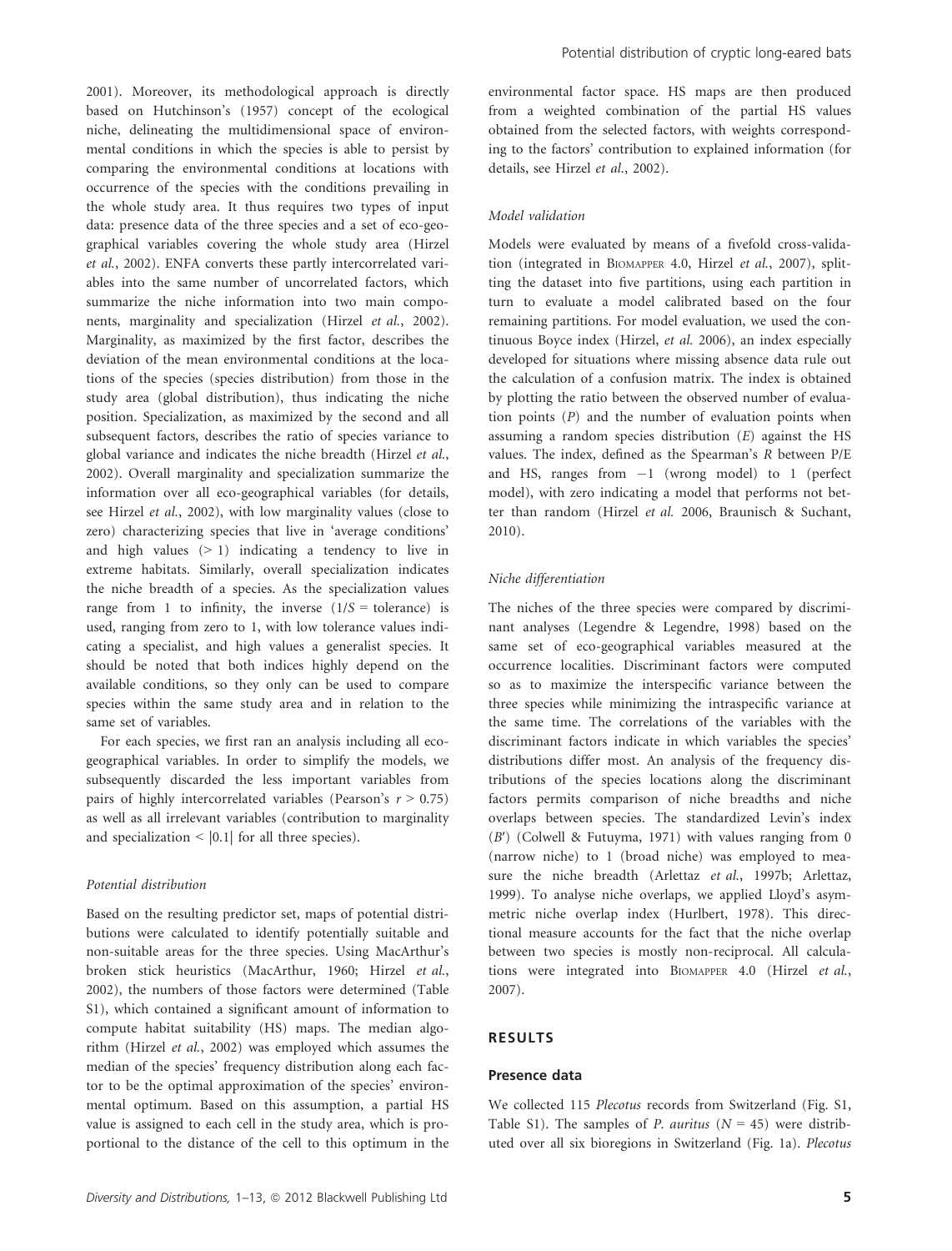austriacus ( $N = 21$ ) was found in northern (lower Midlands and Jura) and western Switzerland, with only one record at low altitude in the Alps (Western Central Alps; Fig. 1b). P. *macrobullaris* locations ( $N = 49$ ) mainly stemmed from the Central and Southern Alps plus a few samples from the foothills of the north-eastern Alps (Fig. 1c).

# Environmental niche characteristics and potential distributions

The models revealed the lowest overall marginality of 1.03 and a high tolerance (=1/specialization) of 0.67 for P. auritus, indicating that this species is the most generalist among the three. The high overall marginality in P. austriacus (1.40) and P. macrobullaris (1.56) indicates that the occurrence of these species depends on environmental conditions that largely deviate from the average conditions in the study area. The tolerance of P. macrobullaris (0.45) was intermediate. Finally, the very low tolerance of P. austriacus (0.17) illustrates a high sensitivity to deviations from the optimum compared to the other species.

In the following, we focus on variables contributing most to marginality  $(M)$  and explained specialization  $(S)$ , with coefficients  $c(M)$  and  $c(S) > |0.2|$  for at least one species. Additional results can be inferred from Table 2. Positive (or negative)  $c(M)$  indicates that a habitat feature was more (or less) frequently used compared to its availability, which in the following is referred to as 'preference' or 'avoidance'. Among the variables contributing most to marginality in all three species were proximity (i.e. negative distance) to rural settlements  $[c(M)$  of  $-0.67, -0.56$  and  $-0.61$  for P. auritus, P. austriacus and P. macrobullaris, respectively] and warm summer temperature (0.25, 0.45 and 0.40, respectively) (Table 2). Concerning summer temperature, P. auritus showed a lower marginality and a lower specialization  $[c(S) = 0.15]$  than the other two species (0.39 and 0.21 for P. austriacus and P. macrobullaris, respectively). With regard to landscape diversity (patch richness and patch diversity), a high marginality existed in P. auritus and P. macrobullaris (0.29 and 0.22, 0.31 and 0.20, respectively), but not in P. austriacus (0.14 and 0.10).

In P. auritus, other important eco-geographical variables contributing to marginality were long forest border lengths

Table 2 Ecological niche factor analysis (ENFA). Contribution of the eco-geographical variables to marginality (M), explained specialization (Expl. S.) and explained information (Expl. I.; defined as  $(M + Expl. S.)/2)$ ) as calculated over the number of significant factors (F.) used in the ENFA models. In boldface variables contributing most to marginality and explained specialization (coefficients > |0.2|). Positive marginality values indicate a preference for a certain variable, and negative values indicate avoidance. Negative coefficient values for distance (dist) variables have to be interpreted as avoidance of increasing distance

| Eco-geographical<br>variables<br>contribution to: | Plecotus auritus         |                            |                            | Plecotus austriacus      |                            |                            | Plecotus macrobullaris   |                            |                            |
|---------------------------------------------------|--------------------------|----------------------------|----------------------------|--------------------------|----------------------------|----------------------------|--------------------------|----------------------------|----------------------------|
|                                                   | Marginality<br>$(100\%)$ | Expl. S.<br>$(7 F., 82\%)$ | Expl. I.<br>$(7 F., 91\%)$ | Marginality<br>$(100\%)$ | Expl. S.<br>$(4 F., 95\%)$ | Expl. I.<br>$(4 F., 97\%)$ | Marginality<br>$(100\%)$ | Expl. S.<br>$(3 F., 76\%)$ | Expl. I.<br>$(3 F., 88\%)$ |
| Coniferous<br>forest $(fq)$                       | 0.21                     | 0.17                       | 0.19                       | $-0.34$                  | 0.33                       | 0.33                       | $-0.01$                  | 0.08                       | 0.05                       |
| Mixed forest (fq)                                 | 0.12                     | 0.19                       | 0.15                       | $-0.09$                  | 0.12                       | 0.11                       | 0.03                     | 0.15                       | 0.09                       |
| Deciduous<br>forest $(fq)$                        | 0.14                     | 0.14                       | 0.14                       | 0.16                     | 0.18                       | 0.17                       | 0.32                     | 0.24                       | 0.28                       |
| Forest border<br>length $(fq)$                    | 0.29                     | 0.33                       | 0.31                       | 0.02                     | 0.03                       | 0.03                       | 0.19                     | 0.19                       | 0.19                       |
| Forest edges (fq)                                 | 0.27                     | 0.29                       | 0.28                       | $-0.09$                  | 0.11                       | 0.10                       | 0.20                     | 0.13                       | 0.16                       |
| Open forest (fq)                                  | 0.20                     | 0.16                       | 0.18                       | $-0.28$                  | 0.26                       | 0.27                       | 0.20                     | 0.16                       | 0.18                       |
| Shrubbery (fq)                                    | $-0.18$                  | 0.14                       | 0.16                       | 0.01                     | 0.02                       | 0.02                       | $-0.23$                  | 0.11                       | 0.17                       |
| Orchards and<br>vineyards (fq)                    | 0.09                     | 0.10                       | 0.10                       | 0.36                     | 0.30                       | 0.33                       | $-0.01$                  | 0.04                       | 0.03                       |
| Meadows (fq)                                      | $-0.07$                  | 0.19                       | 0.13                       | $-0.07$                  | 0.08                       | 0.07                       | $-0.24$                  | 0.16                       | 0.20                       |
| Towns (dist)                                      | $-0.10$                  | 0.05                       | 0.07                       | $-0.30$                  | 0.25                       | 0.28                       | $-0.06$                  | 0.04                       | 0.05                       |
| Rural settlements<br>(dist)                       | $-0.67$                  | 0.16                       | 0.42                       | $-0.56$                  | 0.45                       | 0.51                       | $-0.61$                  | 0.32                       | 0.46                       |
| Limestone $(fq)$                                  | $-0.16$                  | 0.16                       | 0.16                       | 0.03                     | 0.04                       | 0.04                       | $-0.08$                  | 0.19                       | 0.13                       |
| Summer<br>temperature<br>(mean)                   | 0.25                     | 0.15                       | 0.20                       | 0.45                     | 0.39                       | 0.42                       | 0.40                     | 0.21                       | 0.31                       |
| Patch richness<br>(fq)                            | 0.29                     | 0.15                       | 0.22                       | 0.14                     | 0.13                       | 0.13                       | 0.31                     | 0.15                       | 0.23                       |
| Patch diversity<br>(fq)                           | 0.22                     | 0.21                       | 0.22                       | 0.10                     | 0.13                       | 0.11                       | 0.20                     | 0.14                       | 0.17                       |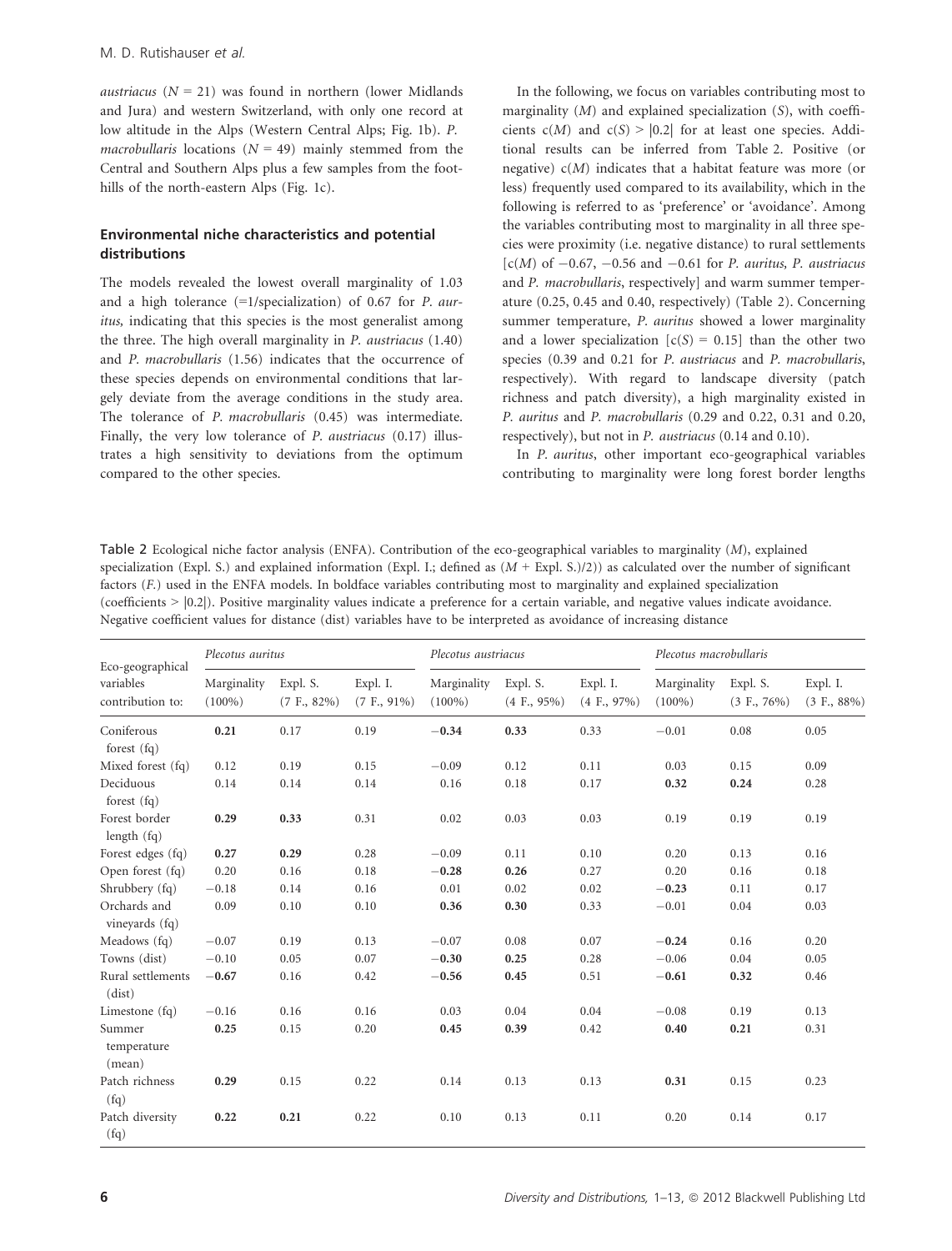and the frequency occurrence of forest edges  $[c(M)$  of 0.29 and 0.27], both also showing high contributions to specialization  $[c(S)$  of 0.33 and 0.29, respectively] and coniferous forests  $[c(M) = 0.21]$ . The potential distribution for *P. aur*itus was computed using the first seven factors (Table S1), which accounted for 91% of the explained information. Potentially suitable areas for this species are present throughout Switzerland (Fig. 1a).

Plecotus austriacus preferred short distances from towns (c  $(M) = -0.30$ , as well as a high frequency of orchards and vineyards  $(c(M) = 0.36)$ , and avoided coniferous and open forests  $[c(M)$  of  $-0.34$  and  $-0.28$ ], while at the same time showing a low tolerance towards deviations from optimal conditions in these variables  $[c(S)$  of 0.25, 0.30, 0.33 and 0.26, respectively; Table 2]. The potential distribution of P. austriacus was computed based on the first four factors (Table S2) explaining 97% of the information. The model indicated potentially suitable areas in the Midlands as well as in some lower alpine valleys including those in Ticino (Southern Alps). Areas of high suitability were often scattered and sparsely connected (Fig. 1b).

In P. macrobullaris, an important variable contributing to both marginality and specialization (Table 2) was a high frequency of deciduous forest  $[c(M) = 0.32; c(S) = 0.24]$ . Meadows and shrubbery  $[c(M)$  of  $-0.24$  and  $-0.23$ , respectively] also contributed to marginality, but with negative coefficients indicating an avoidance of these habitats. For P. macrobullaris, we computed the potential distribution based on three factors (Table S1) explaining 88% of the information. The most suitable areas for this species were situated in the Western Central Alps and Ticino (Southern Alps), lower Alpine valleys and some small scattered areas in the Jura and the Midlands (Fig. 1c).

Altitude per se was not included in our models, because it was highly correlated with temperature (Pearson's  $r: 0.98$ ), which is the decisive factor determining species distributions. However, to facilitate a comparison with related studies referring to altitude as a proxy for temperature (e.g. Kiefer et al., 2002; Pavlinić & Tvrtković, 2004; Mattei-Roesli, 2010), we also provide the observed and predicted distributions of each species (Fig. 1a‐c) with regard to the altitudinal gradient. The distribution maps predicted P. auritus to occur up to the timberline (c. 2000 m a.s.l.), P. macrobullaris up to moderate elevation (c. 1500 m), whereas P. austriacus was restricted to low elevation (below 600 m).

# Model evaluation

The distribution model of P. auritus revealed the highest predictive power. The continuous Boyce index  $(B<sub>cont</sub>)$  was comparatively closer to one and had a small standard deviation  $(B<sub>cont</sub> = 0.77 \pm 0.10$ , mean  $\pm$  standard deviation). The  $B<sub>cont</sub>$ values of the remaining models were  $0.69 \pm 0.34$  and  $0.56 \pm 0.27$  for P. macrobullaris and P. austriacus, respectively. The larger standard deviations indicate a lower robustness of the latter two models, but still an acceptable predictive power.

# Niche differentiation

The first two discriminant factors accounted for 58% of the total variance (first factor: 37%, second factor: 21%), indicating a rather low level of discrimination between habitat requirements of the three species and an extensive overlap of their niches (Fig. 2). The first discriminant factor maximized the partitioning between P. auritus and P. macrobullaris, with P. austriacus taking an intermediate position closer to P. macrobullaris (Fig. 2). The maxima of the frequency distributions of P. austriacus and P. macrobullaris clearly deviated from average global conditions. Along the first factor, species were most discriminated by deciduous forest, summer temperature and patch richness (Fig. 3, Table 3). The species frequency distributions along the second discriminant axis showed a separation of P. austriacus from the other two species that largely overlapped (Fig. 2). Along this axis, the frequency distribution of P. austriacus was situated closer towards the pole of orchards and vineyards, whereas those of the other two species were located more towards forests (open and coniferous), forest border length and forest edge frequency (Fig. 3, Table 3).

The standardized Levin's niche breadth index (B′; Table 4) computed over both discriminant factors indicated that the niche of P. austriacus was distinctly narrower ( $B' = 0.17$ ) than the niches of the other two species, with the latter two having similar breadths (P. macrobullaris:  $B' = 0.30$ ; P. auritus:  $B' = 0.31$ ). Lloyd's asymmetric niche overlap indices (Table 5) showed a similar pattern over both discriminant factors. The ecological niche of P. austriacus was more encompassed within the niches of the other two species than the opposite, and the niches of P. auritus and P. macrobullaris were more overlapping with each other than with the niche of P. austriacus (see also Fig. 2).

#### **DISCUSSION**

Spatial distribution models are useful tools for setting conservation priorities for both species and habitats (Chefaoui & Lobo, 2008) and for discriminating distributions and niche requirements of sympatric sibling species (Sattler et al., 2007). Given the time pressure and limited financial resources in applied conservation, presence-only methods like ENFA can be advantageous because they enable even incomplete information to be efficiently processed, that is, they make the best use of available but limited data (Elith & Leathwick, 2007; Braunisch & Suchant, 2010). Nowadays, many natural history museums are digitizing their collections, with the aim of providing online open access to researchers. Readily available, the information offers great opportunities for building preliminary, yet extended spatial models like the one developed here (Reutter et al., 2003; Rowe, 2005). However, as Phillips et al. (2009) demonstrated, such opportunistically sampled data may inherit a sampling bias towards more populated areas and/or areas where rare species are expected and where observation frequency and detection probability would be higher.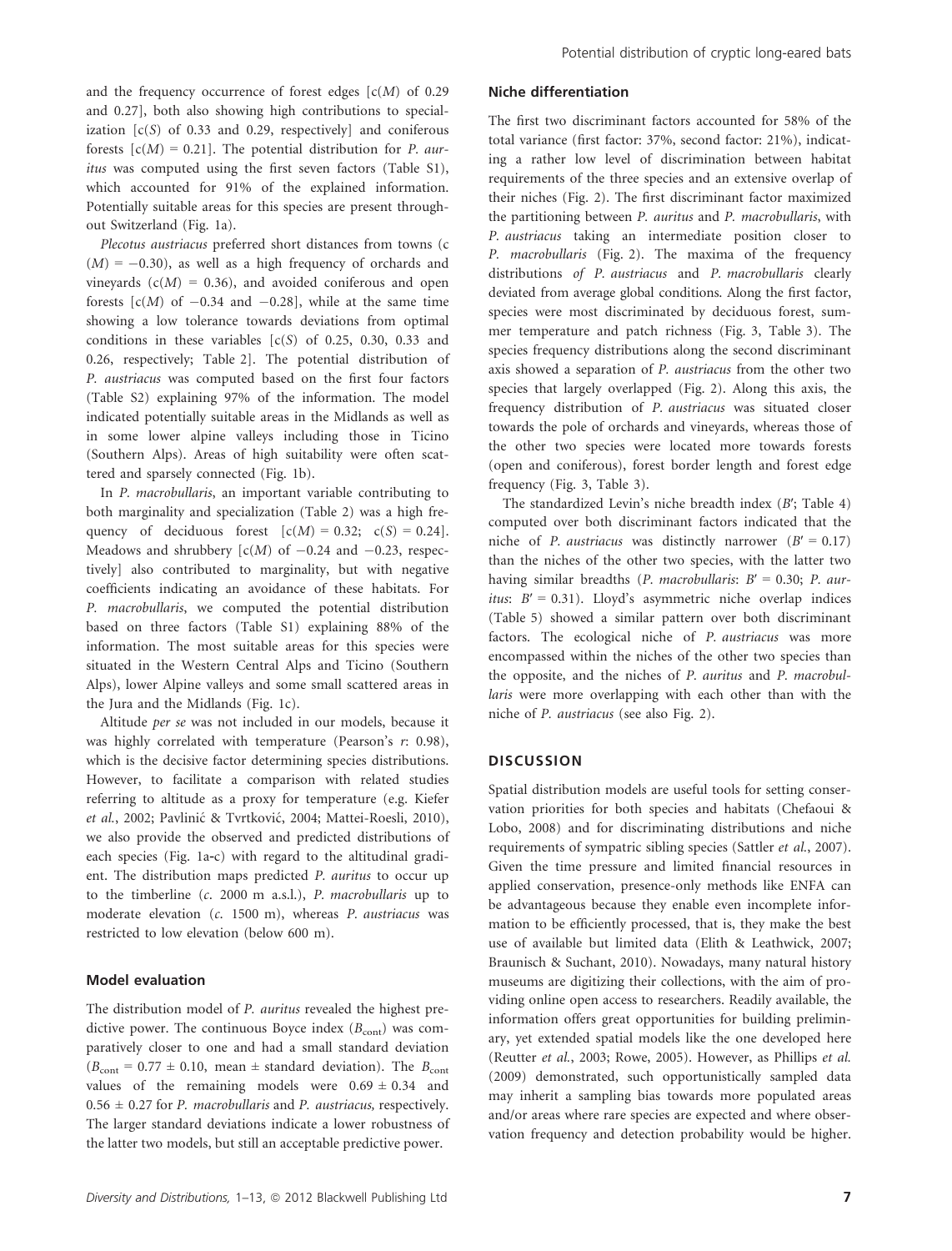

Figure 3 Discriminant analysis. Correlations of eco-geographical variables (EGVs, defined in Table 1), with the first and second discriminant factors, accounting for 58% of total variance (DF1 37% and DF2 21%). The distance of an EGV from the centre indicates its importance for species discrimination.



Moreover, populated areas are usually not randomly distributed in the environment, occurring mostly at low elevation close to cultivated plains and large water bodies, which may additionally lead to spurious correlations between species presence and these environmental conditions. Because Plecotus species roost mostly in human settlements, and bias in survey effort could not be estimated, a correction factor could not be applied. However, we accounted for that problem by choosing a sampling resolution that corresponded to the average foraging range of a roosting colony (Ashrafi, 2010). Consequently, all bat records stemming from one settlement were reduced to one presence location within a 1.3 km radius. Braunisch & Suchant (2010) have recently demonstrated that species data collected unsystematically, if not haphazardly over a large representative region and aggregated in an ecologically reasonable way to level out the over-representation of better-surveyed areas can provide better models than data collected systematically within restricted regions. This opens new perspectives for using volunteer-based survey schemes for distribution modelling. Nevertheless, for a small sample of a rare species, it is possible that the range of inhabitable environmental conditions accounted for is incomplete, which could then lead to an underestimation of the niche breadth.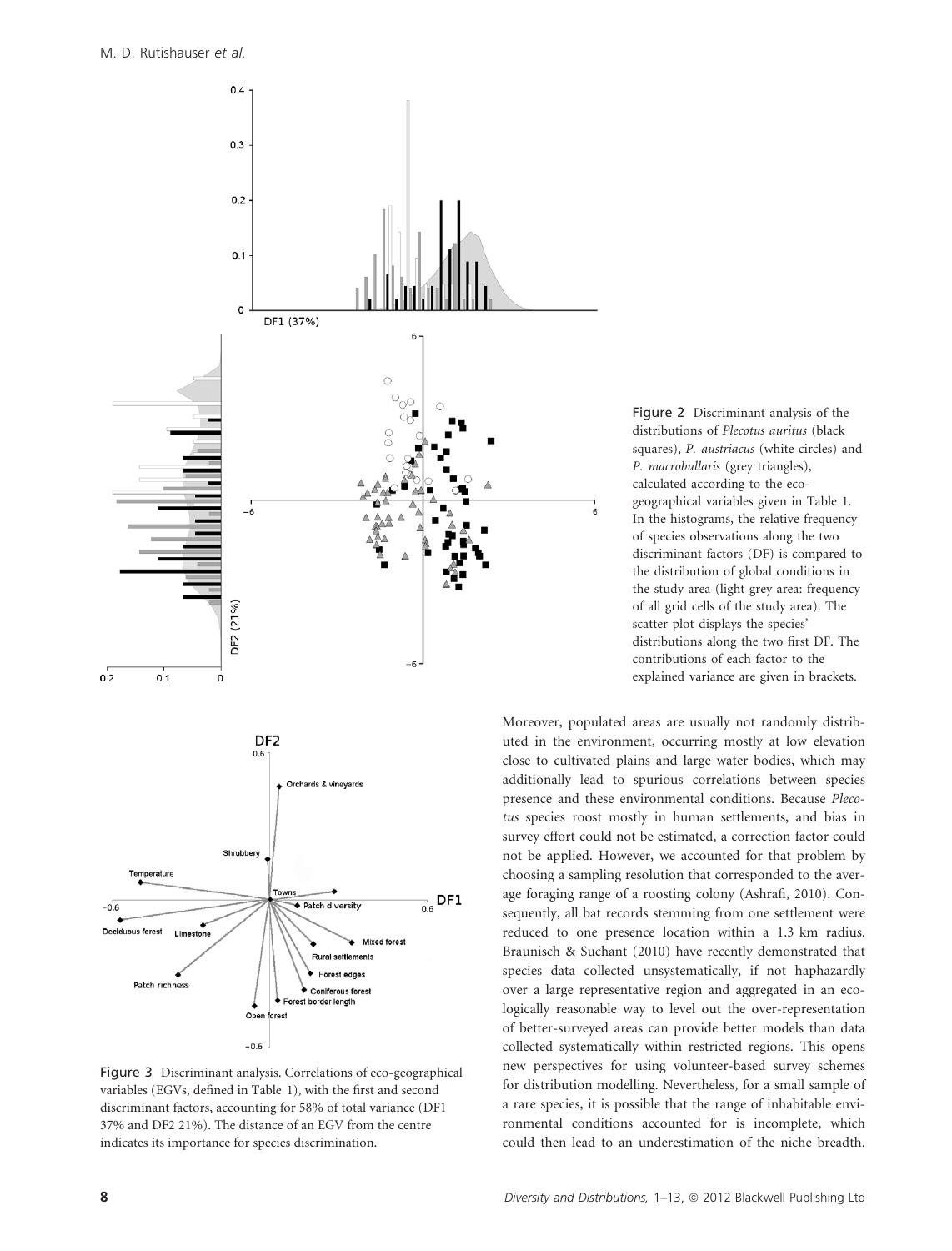Table 3 Discriminant analysis. Correlations of the eco-geographical variables with the first and second discriminant factors (DF 1 and DF 2) as well as total explained variance are indicated. In boldface, the three most important variables per factor are shown. The contributions of the discriminant factors to the explained variance are given in parentheses

|                                     | DF 1    | DF 2    |
|-------------------------------------|---------|---------|
| Eco-geographical variables          | (37%)   | (21%)   |
| Coniferous forest ( $> 90\%$ ) (fq) | 0.13    | $-0.37$ |
| Mixed forest (fq)                   | 0.31    | $-0.17$ |
| Deciduous forest ( $> 90\%$ ) (fq)  | $-0.57$ | $-0.08$ |
| Forest border length (fq)           | 0.03    | $-0.41$ |
| Forest edges (fq)                   | 0.16    | $-0.30$ |
| Open forest (fq)                    | $-0.06$ | $-0.43$ |
| Shrubbery                           | $-0.01$ | 0.17    |
| Orchards & vineyards (fq)           | 0.04    | 0.46    |
| Meadows (fq)                        | 0.25    | 0.04    |
| Towns (dist)                        | 0.00    | 0.00    |
| Rural settlements (dist)            | 0.17    | $-0.18$ |
| Limestone $(fq)$                    | $-0.26$ | $-0.10$ |
| Average summer temperature          | $-0.49$ | 0.07    |
| Patch richness (fq)                 | $-0.35$ | $-0.31$ |
| Patch diversity (fq)                | 0.11    | $-0.02$ |

Table 4 The standardized Levin's niche breadth index (B′) of the three species calculated on the two discriminant factors (DF). In parentheses: variance explained by the corresponding factors.

|                        | DF1<br>(37%) | DF <sub>2</sub><br>(21%) | $DF1 + DF2$<br>(58%) |
|------------------------|--------------|--------------------------|----------------------|
| Plecotus auritus       | 0.26         | 0.37                     | 0.31                 |
| Plecotus austriacus    | 0.14         | 0.22                     | 0.17                 |
| Plecotus macrobullaris | 0.31         | 0.26                     | 0.30                 |

Table 5 Lloyd's asymmetric niche overlap of species X with species Y  $(Z_{x(y)})$  between the three species in Switzerland, calculated on each of the two discriminant factors (DF). The variance explained by the corresponding factors is indicated in parentheses.

|           |                  | Y                   |                        |                           |  |
|-----------|------------------|---------------------|------------------------|---------------------------|--|
|           | X                | Plecotus<br>auritus | Plecotus<br>austriacus | Plecotus<br>macrobullaris |  |
| DF1 (37%) | P. auritus       |                     | 0.64                   | 1.07                      |  |
|           | P. austriacus    | 1.38                |                        | 1.74                      |  |
|           | P. macrobullaris | 0.98                | 0.74                   |                           |  |
| DF2(21%)  | P. auritus       |                     | 0.42                   | 1.76                      |  |
|           | P. austriacus    | 0.91                |                        | 1.19                      |  |
|           | P. macrobullaris | 1.61                | 0.51                   |                           |  |

The predictor resolution corresponding to the average foraging range of a roosting colony entails that our models could not elucidate fine-grained resource selection patterns but

addressed mostly the environmental preconditions for species presence at a landscape scale, thus representing the first step in a hierarchical approach towards disentangling the different dimensions of the niches of the sibling species.

# Important eco-geographical variables

P. auritus occupied the broadest niche, with occurrence predicted in most forested regions of Switzerland. The slightly narrower niche of P. macrobullaris mainly encompassed areas in the Central and Southern Alps. P. austriacus showed a very narrow niche and was predicted to occur mainly in the lowlands. The most important eco-geographical predictors for the presence of all three species were proximity to rural settlements and high average summer temperature (the latter to a lesser extent for P. auritus which reaches higher altitudes). The positive association of all three species with villages and single buildings reflects their local roost preference, usually attics in Switzerland (Beck, 1995; Beck et al., 1995), although P. auritus is also known to roost in tree cavities and bat boxes (Fuhrmann & Seitz, 1992; Beck et al., 1995). For P. austriacus, there is no evidence for the use of tree cavities (Beck, 1995), nor for P. macrobullaris that has been found almost exclusively in buildings so far (Kiefer and von Helversen 2004, Mattei-Roesli, 2010; a single individual once occupying a tree cavity, S. Ashrafi, unpublished radiotracking data). However, as a sampling bias cannot be completely ruled out, our results regarding the importance of this variable must be treated with caution.

Plecotus austriacus, originally a Mediterranean species, has previously been described as thermophilous (Beck, 1995; Horáček et al., 2004). Plecotus macrobullaris was found in warmer, lower areas than P. auritus. These findings are in strong contrast to the first genetically verified locations of P. macrobullaris – the Alpine long-eared bat – that were all from locations above 800 m a.s.l. (Kiefer et al., 2002). Recent studies confirm occurrences at lower altitude: in Croatia, the majority of P. macrobullaris (19 of 28 localities) were found at altitudes lower than 800 m a.s.l. (Pavlinić & Tvrtković, 2004). This is also the case in northern Italy (Trizio et al., 2005; 693;  $\pm 341$  m a.s.l.) and in the Ticino (southern Switzerland) (Mattei-Roesli, 2010, mean altitude around 450 m a.s.l.). Furthermore, according to the current state of our knowledge, the Swiss Alps represent the northernmost and consequently coldest part of the known distribution of P. macrobullaris. As the temperature-related and thus altitudinal distributions of all three species were overlapping, no exclusive altitudinal niche separation could be observed.

Our large-scale models may even reflect foraging habitat preferences of the bats at a smaller scale. High landscape diversity was important for P. auritus and to a lesser extent for P. macrobullaris. Highly important predictors for the distribution of species taken separately were forest edge frequency and forest border length, as well as coniferous forests for P. auritus, a positive effect of orchards and vineyards but a negative effect of coniferous and open forests for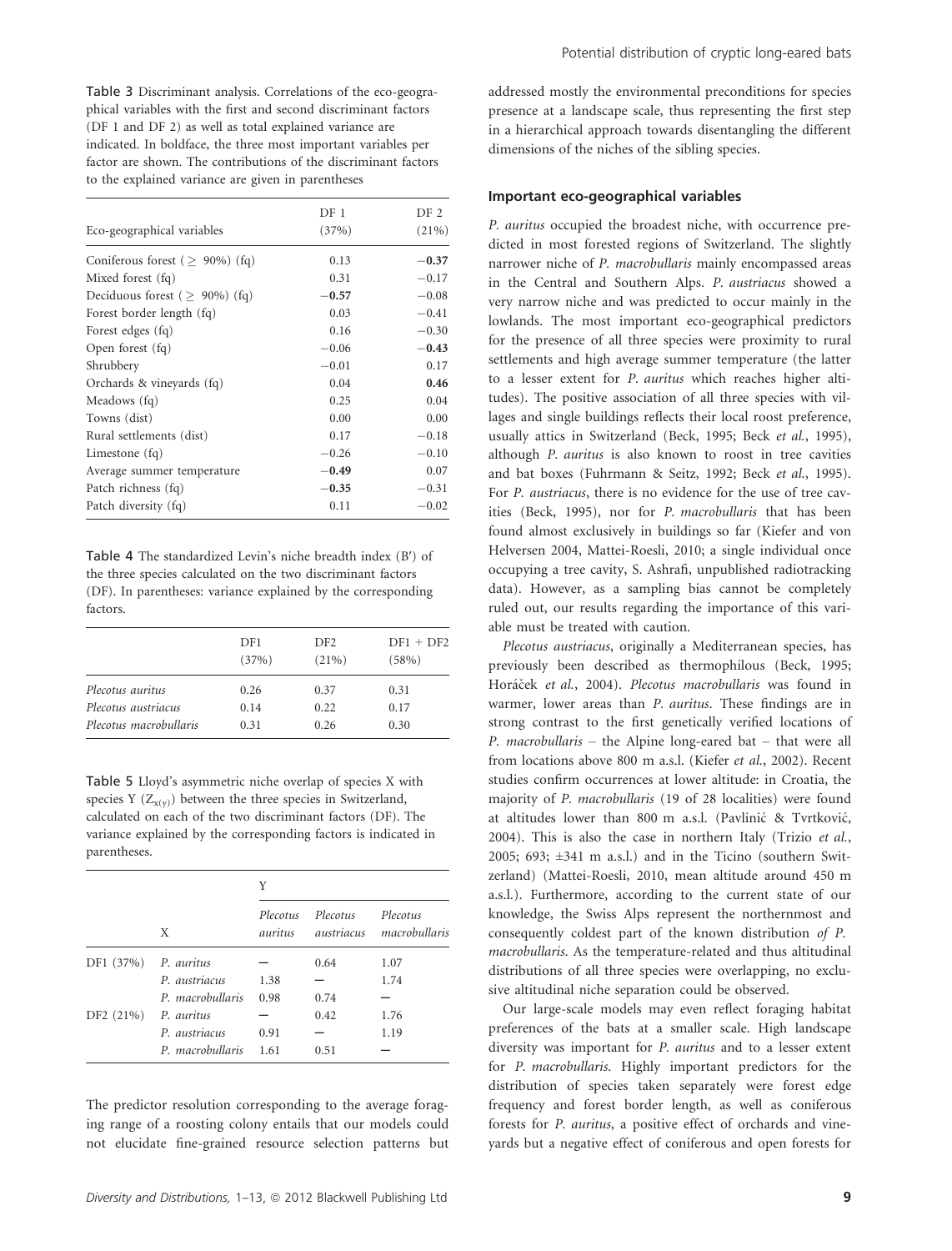P. austriacus; deciduous forests were important for P. macrobullaris that avoided meadows and shrubbery. The results for P. auritus (Table 2) suggest a preference for forest ecotonal structures in general and coniferous forests in particular. A similar preference for woodland and trees in this gleaning species has been established from radiotracking data (Beck, 1987; Anderson & Racey, 1991; Ashrafi, 2010). Accordingly, P. auritus was never found foraging regularly in the open (Swift & Racey, 1983; Fuhrmann & Seitz, 1992; Entwistle et al., 1996). The observed preference of P. austriacus for orchards and vineyards is in line with former studies (Flückiger & Beck, 1995; Kiefer & Veith, 1998; Ashrafi, 2010). An avoidance of open forests in general and coniferous forests in particular, with a preference for deciduous forests in this species  $[c(M) = 0.16,$  Table 2], indicates that foraging often takes place in dense deciduous woodland (Kiefer & Veith, 1998). The preference of P. macrobullaris for deciduous forests in this study is supported by local-scale radiotracking surveys conducted in Valais (Western Central Alps of Switzerland; Ashrafi, 2010). In sub-Mediterranean areas, the distribution of this species ranges from deciduous forests on the lower foothill slopes to the forested subalpine belt that includes coniferous trees (Pavlinić & Tvrtković, 2004).

# Are Plecotus austriacus and Plecotus macrobullaris parapatric in Switzerland?

Based on their known distributions and currently distant environmental niches (Tables 2 and 4; Figs 1, 3, 4), P. austriacus and P. macrobullaris seem to exclude each other over large areas in Switzerland, even though their potential distributions are overlapping. This pattern may reflect a parapatric distribution. Our projection maps would predict P. austriacus to occur in the lowlands of Ticino (Southern Alps), where the species was not recorded during recent extensive surveys (Mattei-Roesli, 2010). In our opinion, there are two main alternative explanations to the apparent parapatric distribution. First, the Alps may have functioned as a historical barrier to colonization after glaciers receded, with P. austriacus confined to the northern external border of the Alps and P. macrobullaris in the Central and Southern Alps. In Austria, for instance, P. austriacus has only been recorded in the north-eastern Alps (Spitzenberger 2001). In a recent survey in the alpine massif of northern Italy (Lombardy and Trentino), Trizio et al. (2005) found no records of P. austriacus. In contrast, all three species widely overlap in their distribution in Croatia (Tvrtković et al., 2005) where no alpine barrier is present. However, it should be considered that resource specialization may have occurred which was not detected by the environmental variables incorporated in the models. Second, competitive exclusion may have led to the current, 'mutual avoidance' distribution pattern. This scenario would be substantiated by recent studies of P. austriacus and P. macrobullaris that revealed high similarities in echolocation signals and flight behaviour (Dietrich et al., 2006), as well as similar moth-based diets (Ashrafi et al., 2010). The fact that only a few areas of Switzerland seem to harbour these two species (e.g. Geneva, M. Ruedi and C. Schönbächler, pers. comm.) seems to underpin our view about the parapatric distribution of P. austriacus and P. macrobullaris. A specialization on different, fine-grained resources that are regionally different and not captured by the environmental variables incorporated in our models would also fit with apparent parapatric distributions. However, such clear-cut niche segregation seems very unlikely given the similarities of the two species regarding foraging behaviour and diet (Ashrafi, 2010; Ashrafi et al., 2011).

# CONCLUSIONS AND IMPLICATIONS FOR CONSERVATION

Before the discovery of P. macrobullaris, its sibling species have been classified in the Swiss red list (Duelli, 1994) as endangered (P. auritus) and potentially endangered (P. austriacus). The high reciprocal environmental niche overlap of P. auritus and P. macrobullaris shown by the Lloyd's index (Tab. 5) may actually indicate a stable coexistence of these two species in sympatry, whereas the apparent parapatric distribution of P. austriacus and P. macrobullaris may either reflect different post-glacial recolonization patterns or competitive exclusion, suggesting that these two species utilize fairly similar resources.

P. auritus is able to exploit a broad range of environmental conditions and, based on our models, the species is predicted to occur all over Switzerland. However, in our opinion, its currently wide distribution questions the validity of its classification as endangered. For P. austriacus, many bat biologists were already aware in the 1980s of the existence of a different form of Plecotus in the Valais Alps (e.g. Arlettaz et al., 1997c). As these bat workers were reluctant to identify live specimens to species, databases include hundreds of live records of Plecotus sp. that a posteriori relate either to P. austriacus or to P. macrobullaris, which are particularly difficult to differentiate, which represents a typical conservation puzzle (Schönrogge et al. 2002). Already considered as rare in Switzerland before the recognition of P. macrobullaris (Beck, 1995), the status of P. austriacus is more critical today than ever before. In addition to having a narrow niche, P. austriacus is mainly restricted to the lowlands where human activities concentrate, rendering it especially vulnerable. Therefore, we propose to upgrade P. austriacus' status to species of high conservation concern, which requires close monitoring and specific conservation measures that have still to be defined. Plecotus macrobullaris has not been allocated a Red List status yet, but it seems quite common in the Alpine arch; nevertheless, more investigations are needed to accurately describe its status and distribution. Our predictive maps will be useful to this latter task.

This study exemplifies the possible changes in biogeographical, ecological and conservation knowledge that may be revealed by the discovery of a single new species in a cryptic taxonomic complex (Schönrogge et al., 2002; Sattler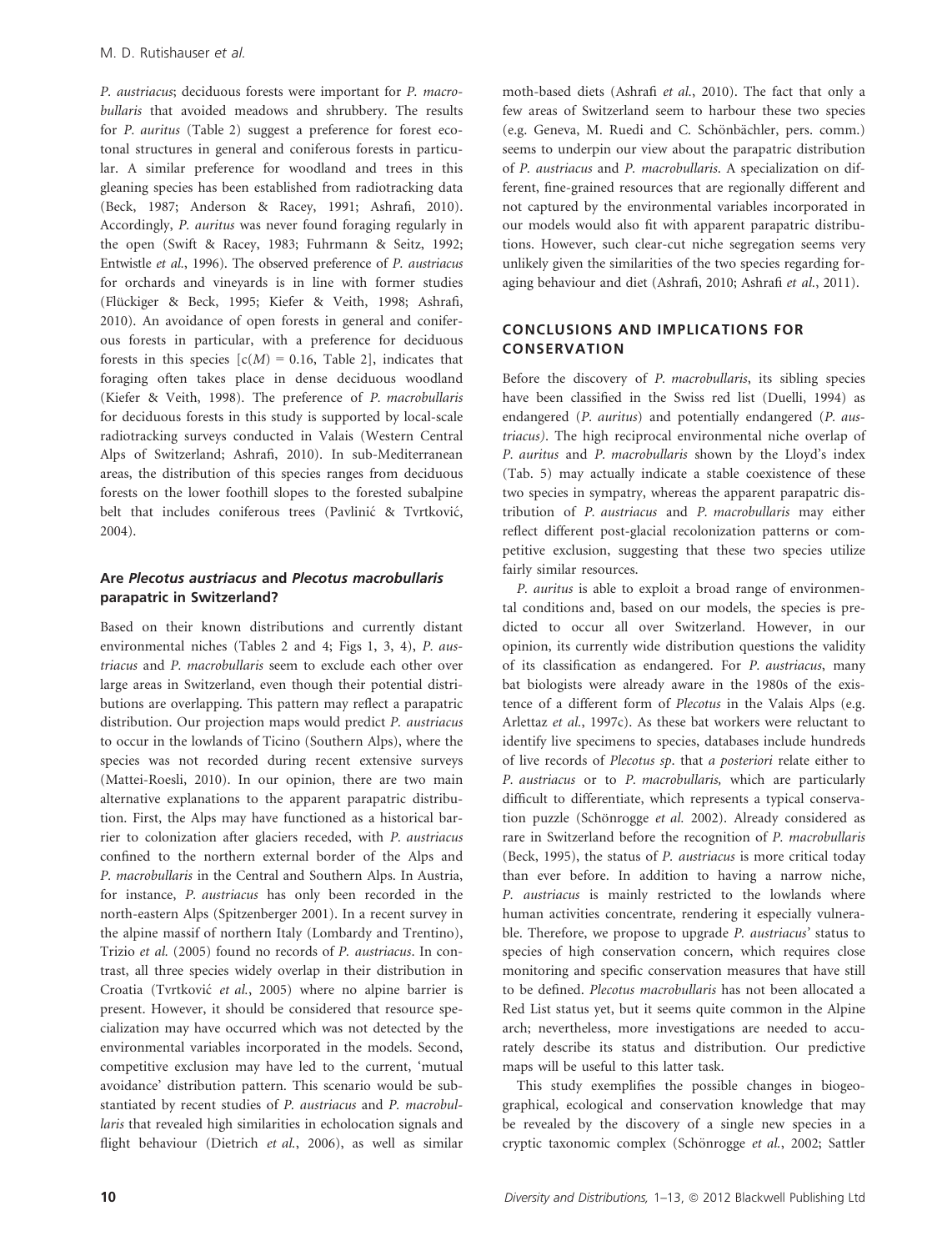et al., 2007). It stresses the importance of an early recognition of the existence of sibling species and their ecological requirements to provide the necessary guidance for conservation management.

# ACKNOWLEDGEMENTS

We wish to thank first the numerous people who kindly provided Plecotus locations: H. Alder, B. Blöchlinger (Natural History Museum, Bern), Ch. Brossard, R. Ehrenbold, C. Eicher, R. Güttinger, M. Haffner (Zoological Museum, Zürich), A. Kiefer, H. Krättli, M. Lutz, M. Marti-Moeckli, M. Mattei-Roesli (Centro protezione chirotteri Ticino), L. Morf, I. Pavlinić, M. Ruedi (Natural History Museum, Geneva), K. Safi-Widmer and A. Theiler. Warm thanks to A. Kolzem and A. & K. Rutishauser for logistics, to T. Sattler for Biomapper introductions, to J. M. Dwyer and A. Buhayer for improving the English and to two anonymous reviewers for improving a previous draft.

# **REFERENCES**

- Anderson, M.E. & Racey, P.A. (1991) Feeding behaviour of captive brown long-eared bats, Plecotus auritus. Animal Behaviour, 42, 489–493.
- Arlettaz, R. (1999) Habit selection as a major resource partitioning mechanism between the two sympatric sibling bat species Myotis myotis and Myotis blythii. Journal of Animal Ecology, 68, 460–471.
- Arlettaz, R., Ruedi, M., Ibáñez, C., Palmeirim, J. & Hausser, J. (1997a) A new perspective on the zoogeography of the sibling mouse-eared bat species Myotis myotis and Myotis blythii: morphological, genetical and ecological evidence. Journal of Zoology, 242, 45–62.
- Arlettaz, R., Perrin, N. & Hausser, J. (1997b) Trophic resource partitioning and competition between the two sibling bat species Myotis myotis and Myotis blythii. Journal of Animal Ecology, 66, 897–911.
- Arlettaz, R., Lugon, A., Sierro, A. & Desfayes, M. (1997c) Les chauves-souris du Valais (Suisse): statut, zoogéographie et écologie. Le Rhinolophe, 12, 1-42.
- Ashrafi, S. (2010): Resource partitioning in three cryptic, sympatric bat species (Plecotus spp.) with contrasting conservation status. PhD thesis, University of Bern, Bern.
- Ashrafi, S., Bontadina, F., Beck, A., Pavlinić, I. & Arlettaz, R. (2010) Multiple morphological characters needed for field identification of cryptic long-eared bat species around the Swiss Alps. Journal of Zoology, 281, 241– 248.
- Ashrafi, S., Beck, A., Rutishauser, M., Arlettaz, R. & Bontadina, F. (2011) Dietary niche partitioning of long-eared bats in Switzerland: implications for conservation. European Journal of Wildlife Research, 57, 843–849.
- Beck, A. (1995) Fecal analyses of European bat species. Myotis, 32–33, 109–119.
- Beck, A. (1995) Plecotus austriacus (Fischer, 1829). Säugetiere der Schweiz: Verbreitung, Biologie, Ökologie – Mammifères de la Suisse: Répartition, Biologie, Ecologie – Mammiferi della Svizzera: Distribuzione, Biologia, Ecologia (ed. by J. Hausser), pp. 185–189. Birkhäuser-Verlag, Basel.
- Beck, A., Güttinger, R. & Lutz, M. (1995) Plecotus auritus L., 1758. Säugetiere der Schweiz: Verbreitung, Biologie, Ökologie - Mammifères de la Suisse: Répartition, Biologie, Ecologie - Mammiferi della Svizzera: Distribuzione, Biologia, Ecologia (ed. by J. Hausser) pp. 179-184. Birkhäuser-Verlag, Basel.
- Bickford, D., Lohman, D.J., Sodhi, N.S., Ng, P.K.L., Meier, R., Winker, K., Ingram, K.K. & Das, I. (2007) Cryptic species as a window on diversity and conservation. Trends in Ecology and Evolution, 22, 148–155.
- Braunisch, V. & Suchant, R. (2010) Predicting species distributions based on incomplete survey data: the trade-off between precision and scale. Ecography, 33, 826–840.
- Ceballos, G. & Ehrlich, P.R. (2009) Discoveries of new mammal species and their implications for conservation and ecosystem services. Proceedings of the National Academy of Sciences USA, 106, 3841–3846.
- Chefaoui, R.M. & Lobo, J.M. (2008) Assessing the effects of pseudo-absences on predictive distribution model performance. Ecological Modelling, 210, 478–486.
- Colwell, R.K. & Futuyma, D.J. (1971) On the measurement of niche breadth and overlap. Ecology, 52, 567–576.
- CSCF (2011) Centre Suisse de Cartographie de la Faune/ Swiss Biological Records Center (Download from Cartographical Server: 3/11/2011).
- Dietrich, S., Szameitat, D.P., Kiefer, A., Schnitzler, H.-U. & Denzinger, A. (2006) Echolocation signals of the plecotine bat, Plecotus macrobullaris Kuzyakin, 1965. Acta Chiropterologica, 8, 465–475.
- Duelli, P. (1994) Rote Listen der gefährdeten Tierarten in der Schweiz. Bern, Bundesamt für Umwelt, Wald und Landschaft (BUWAL), 97 p.
- Elith, J. & Leathwick, J. (2007) Predicting species distributions from museum and herbarium records using multiresponse models fitted with multivariate adaptive regression splines. Diversity and Distributions, 13, 265– 275.
- Entwistle, A.C., Racey, P.A. & Speakman, J.R. (1996) Habitat exploitation by a gleaning bat, Plecotus auritus. Philosophical Transactions of the Royal Society. Biological Sciences, 351, 921–931.
- Flückiger, P.F. & Beck, A. (1995) Observations on the habitat use for hunting by Plecotus austriacus (Fischer, 1829). Myotis, 32–33, 121–122.
- Fuhrmann, M. & Seitz, A. (1992) Nocturnal activity of the brown long-eared bat (Plecotus auritus L., 1758): data from radio-tracking in the Lenneberg forest near Mainz. Wildlife telemetry. Remote monitoring and tracking of animals (ed. by I.G. Priede and S.M. Swift) pp. 538–548. Ellis Horwood, New York.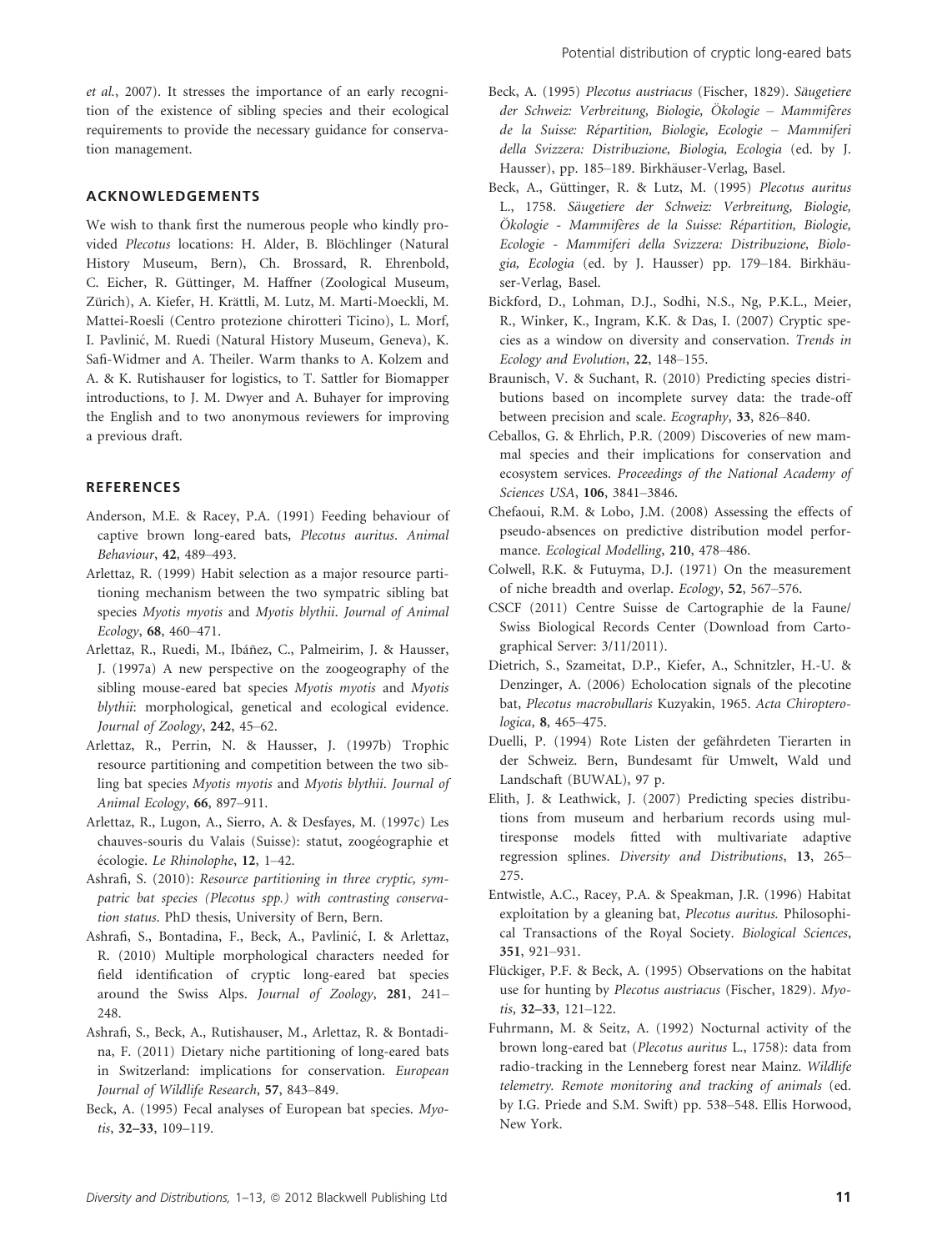- Garin, I., García-Mudarra, I.L., Aihartza, I., Goiti, U. & Juste, J. (2003) Presence of Plecotus macrobullaris (Chiroptera: Vespertilionidae) in the Pyrenees. Acta Chiropterologica, 5, 243–250.
- Gonseth, Y., Wohlgemuth, T., Sansonnens, B. & Buttler, A. (2001). Die biogeographischen Regionen der Schweiz – Les régions biogéographiques de la Suisse. Erläuterungen und Einteilungsstandard – Explications et division standard. BUWAL/OFEFP, Bern/Berne, 47p.
- Hirzel, A.H., Helfer, V. & Metral, F. (2001) Assessing habitat-suitability models with a virtual species. Ecological Modelling, 145, 111–121.
- Hirzel, A.H., Hausser, J., Chessel, D. & Perrin, N. (2002) Ecological-Niche factor analysis: how to compute habitatsuitability maps without absence data? Ecology, 83, 2027– 2036.
- Hirzel, A.H., Le Lay, G., Helfer, V., Randin, C. & Guisan, A. (2006) Evaluating the ability of habitat suitability models to predict species presences. Ecological Modelling, 199, 142–152.
- Hirzel, A.H., Hausser, J. & Perrin, N. (2007) BIOMAPPER 4.0, Laboratory of Conservation Biology, Department of Ecology and Evolution, University of Lausanne, Switzerland. Available at: http://www2.unil.ch/biomapper (accessed date 15 February 2009).
- Horáček, I., Bogdanowicz, W. & Đulić, B. (2004). Plecotus austriacus (Fischer, 1829) – Graues Langohr. Handbuch der Säugetiere Europas Fledertiere Teil 4 - II: Chiroptera II: Vespertilionidae 2, Molossidae, Nycteridae (ed. F. Krapp), pp. 1001–1050. AULA-Verlag, Wiebelsheim.
- Hurlbert, S.H. (1978) The measurement of niche overlap and some relatives. Ecology, 59, 67–77.
- Hutchinson, G.E. (1957) Concluding remarks. Cold Spring Harbor Symposia on Quantitative Biology, 22, 415–427.
- Juste, J., Ibáñez, C., Muñoz, J., Trujillo, D., Benda, P., Karatas, A. & Ruedi, M. (2004) Mitochondrial phylogeography of the long-eared bats (Plecotus) in the Mediterranean Palaearctic and Atlantic Islands. Molecular Phylogenetics and Evolution, 31, 1114–1126.
- Kiefer, A. & Veith, M. (1998) Untersuchungen zu Raumbedarf und Interaktion von Populationen des Grauen Langohrs, Plecotus austriacus (Fischer, 1829), im Nahegebiet. Nyctalus Neue Folge, 6, 531.
- Kiefer, A. & Veith, M. (2001) A new species of long-eared bat from Europe (Chiroptera: Vespertilionidae). Myotis, 39, 5–16.
- Kiefer, A., Mayer, F., Kosuch, J., Von Helversen, O. & Veith, M. (2002) Conflicting molecular phylogenies of European long-eared bats (Plecotus) can be explained by cryptic diversity. Molecular Phylogenetics and Evolution, 25, 557–566.
- Kiefer, A. & von Helversen, O. (2004) Plecotus macrobullaris (Kuzjakin, 1965) – Alpenlangohr. Handbuch der Säugetiere Europas, Vol. 4, Fledertiere, Teil II: Chiroptera II: Vespertilionidae 2, Molossidae, Nycteridae (ed. by F. Krapp ), pp. 1051–1058. AULA-Verlag, Wiebelsheim.
- Legendre, P. & Legendre, L. (1998) Numerical ecology. Elsevier, Amsterdam.
- MacArthur, R.H. (1960) On the relative abundance of species. American Naturalist, 94, 25–36.
- Mattei-Roesli, M. (2010) Situazione del genere Plecotus (Chiroptera) nel Cantone Ticino (Svizzera). Bollettino della Società ticinese di scienze naturali, 98, 31-34.
- Mayer, F., Dietz, C. & Kiefer, A. (2007) Molecular species identification boosts bat diversity. Frontiers in Zoology, 4, 4. (5 pages)
- McGarigal, K., Cushman, S.A., Neel, M.C. & Ene, E. (2002) FRAGSTATS: spatial pattern analysis program for categorical maps. Computer software program produced by the authors at the University of Massachusetts, Amherst. Available at: http://www.umass.edu/landeco/research/fragstats/ fragstats.html.
- Pavlinić, I. & Tvrtković, N. (2004) Altitudinal distribution of four Plecotus species (Mammalia, Vespertilionidae) occurring in Croatia. Natura Croatica, 13, 395–401.
- Phillips, S.J., Dudík, M., Elith, J., Graham, C.H., Lehmanns, A., Leathwick, J. & Ferrier, S. (2009) Sample selection bias and presence-only distribution models: implications for background and pseudo-absence data. Ecological Applications, 19, 181–197.
- Reutter, B.A., Helfer, V., Hirzel, A.H. & Vogel, P. (2003) Modelling habitat-suitability using museum collections: an example with three sympatric Apodemus species from the Alps. Journal of Biogeography, 30, 581–590.
- Rowe, R.J. (2005) Elevational gradient analyses and the use of historical museum specimens: a cautionary tale. Journal of Biogeography, 32, 1883–1897.
- Sattler, T., Bontadina, F., Hirzel, A.H. & Arlettaz, R. (2007) Ecological niche modelling of two cryptic bat species calls for a reassessment of their conservation status. Journal of Applied Ecology, 44, 1188–1199.
- Schipper, J., Chanson, J.S., Chiozza, F. et al. (2008) The status of the world's land and marine mammals: diversity, threat, and knowledge. Science, 322, 225–230.
- Schönrogge, K., Barr, B., Wardlaw, J.C., Napper, E., Gardner, M.G., Breen, J., Elmes, G.W. & Thomas, J.A. (2002) When rare species become endangered: cryptic speciation in myrmecophilous hoverflies. Biological Journal of the Linnean Society, 75, 291–300.
- Sokal, R.R. & Rohlf, F.J. (1981) Biometry: the principles and practice of statistics in biological research. W.H. Freeman, New York.
- Spitzenberger, F. (2001) Die Säugetierfauna Österreichs. Grüne Reihe des Bundesministeriums für Land- und Forstwirtschaft, Umwelt und Wasserwirtschaft, Graz, Vol. 13. Austria Medien Service, 895 pp.
- Spitzenberger, F., Haring, E. & Tvrtković, N. (2002) Plecotus microdontus (Mammalia, Vespertilionidae), a new bat species from Austria. Natura Croatica, 11, 1–18.
- Spitzenberger, F., Strelkov, P. & Haring, E. (2003) Morphology and mitochondrial DNA sequences show that Plecotus alpinus Kiefer & Veith, 2002 and Plecotus microdontus Spitzenberger, 2002 are synonyms of Plecotus macrobullaris Kuzjakin, 1965 . Natura Croatica, 12, 39–53.